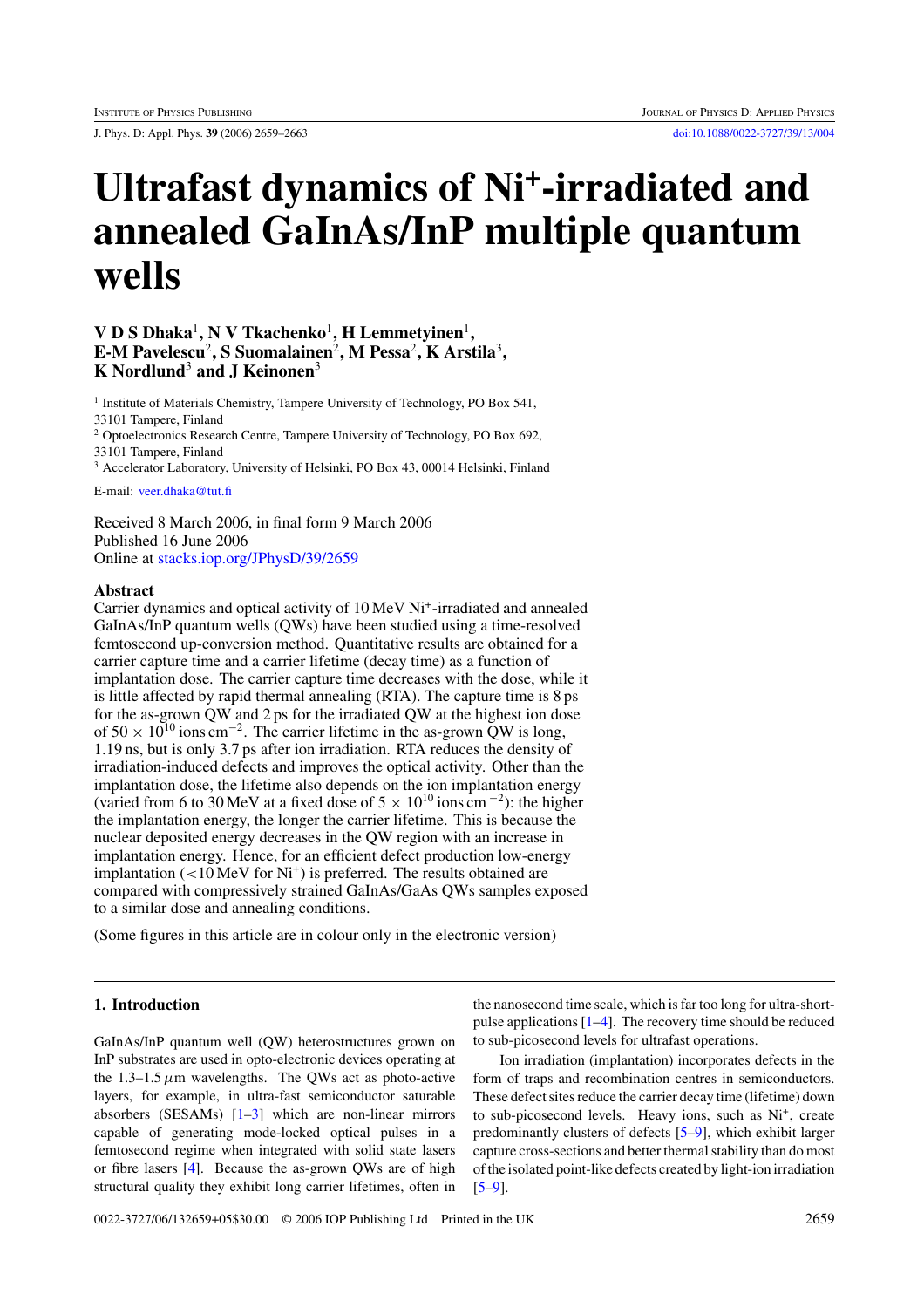## V D S Dhaka *et al*

In the present paper, we investigate the effects of Ni+ irradiation and rapid thermal annealing (RTA) on the carrier capture and decay times in GaInAs/InP QWs at the QW photoluminescence (PL) wavelength of  $1.5 \mu$ m.

## **2. Experimental methods**

A large number of epitaxial heterostructures were grown for this work using solid-source molecular beam epitaxy (MBE). Each sample consisted of an InP buffer layer of 100 nm thickness, deposited onto an *n*-type InP substrate cut along a 100 crystal plane, followed by the growth of seven In<sub>0</sub> $576Ga<sub>0.424</sub>As / InP QWs (compressive strain  $\approx 0.3\%$  in$ units of lattice mismatch  $\Delta a/a$ , each 6 nm in thickness and separated by 8 nm thick InP quantum barriers. So many QWs are often needed for the proper operation of a SESAM when used as an end-mirror of a fibre laser. The whole structure was capped with a 100 nm InP layer; all layers were nominally undoped.

The samples were irradiated with  $10 \text{ MeV}$  <sup>59</sup>Ni<sup>+</sup> ions at doses between  $1 \times 10^{10}$  and  $50 \times 10^{10}$  ions cm<sup>-2</sup>. Experiments were also done on varying ion implantation (kinetic) energies between 6 and 30 MeV to explore in detail the evolution of lifetime. Rapid thermal annealing (RTA) for all samples was performed at  $610\degree$ C for 60 s.

Time-resolved PL was measured using a femtosecond up-conversion method; the details are given elsewhere [\[10\]](#page-3-0). A self-mode-locked titanium sapphire laser, pumped with an argon ion laser, was employed as a source of excitation pulses  $(\lambda = 820 \text{ nm}, \text{ pulse width} = 50 \text{ fs}, \text{ repetition rate} = 90 \text{ MHz},$ excitation power =  $20-30$  mW). The time resolution of the instrument was 100 fs. The optical energy density at the sample surface was about 0.3 mJ cm<sup>-2</sup>.

## **3. Results and discussion**

# *3.1. Carrier lifetime and optical activity of the QWs*

Photo-excitation of the sample with intense pulses creates hot carriers in the InP barriers and the GaInAs QWs. The hot carriers quickly cool to lattice temperature [\[11,](#page-3-0) [12\]](#page-3-0), followed by their transfer from the InP barriers into the QWs either by diffusion (if the barriers are thick) or direct quantum capture. The wave function of a carrier occupying the discrete energy level of a thin QW spreads out upto a certain distance into the surrounding barrier layers. If the barrier is thinner than this distance, the wave functions in the barrier and the QW overlap each other, which means that carrier transfer from the barrier into the QW occurs quantum mechanically. If the barrier is much thicker than this critical length, the diffusion process will dominate the carrier transfer. According to [\[13–15\]](#page-3-0), for multiple QW structures this critical length of barrier is 20 nm. Therefore, with the InP barriers of only 8 nm thickness for the samples studied in this work, the carriers are likely captured by the direct quantum capture (no diffusion), which is a very fast process compared with diffusion. After the transport of carriers to the QW via the quantum capture process, the carriers start accumulating in the QWs. Once the carrier population reaches its maximum, the depletion (decay) of the QWs takes place with time that depends upon the amount of non-radiative



**Figure 1.** The time evolution of PL after the photo-excitation of GaInAs/InP QWs at different 10 MeV Ni+ doses: (*a*) before annealing and  $(b)$  after annealing at 610 °C for 60 s.

traps/defects present in the sample. At room temperature, the carriers recombine non-radiatively at these defects' sites mainly via thermal activation of the carrier out of the well [\[16\]](#page-4-0).

The experimental time-resolved PL profile can be fit to a theoretical intensity profile  $I_{PL}(t) = c[\exp(t/\tau_{decay})$  $exp(t/\tau_{\text{rise}})$ ], where *c* is a constant,  $\tau_{\text{rise}}$  is a single exponential rise time and  $\tau_{\text{decay}}$  is a single exponential decay time (figure 1). The rise time is represented by the slope of the leading section of  $I_{PL}(t)$ ; the decay time is represented by a descending section of  $I_{PL}(t)$ . The decay of carriers follows the first order reaction (monomolecular recombination) according to the differential rate equation  $dn/dt = -kn$ , where *k* is the decay rate and *n* is the carrier concentration in the QW. Therefore, the decay is an exponential function  $[n(t) = n_0 \exp(-kt)]$ . The decay time for monomolecular recombination is independent of excitation intensity, and this is the case in our experiments.

As seen in figure  $1$ , Ni<sup>+</sup>-irradiation has a tremendous effect on PL dynamics. The as-grown sample has the lifetime of 1.19 ns, but ion irradiation at the dose  $(\phi)$ 1 × 10<sup>10</sup> cm<sup>-2</sup> reduces the lifetime to 92 ps. We may compare these values with those obtained for compressively strained GaInAs/GaAs QWs, which were exposed to similar Ni<sup>+</sup> doses and annealing conditions [\[17\]](#page-4-0). The as-grown GaInAs/GaAs QWs exhibited the lifetime of 460 ps—three times shorter than 1.19 ns for the GaInAs/InP QWs. This difference may be attributed to high compressive strain present in the GaInAs/GaAs QWs, which likely contain more defects than do the weakly strained GaInAs/InP QWs.

As seen in figure 1, PL intensity drops significantly upon ion irradiation, while the carrier recombination rate increases. At the highest  $\phi$  of 50 × 10<sup>10</sup> ions cm<sup>-2</sup>, the lifetime is 3.7 ps. For comparison, the shortest lifetime in the GaInAs/GaAs QWs is 0.62 ps at  $\phi = 50 \times 10^{10}$  ions cm<sup>-2</sup> [\[17\]](#page-4-0).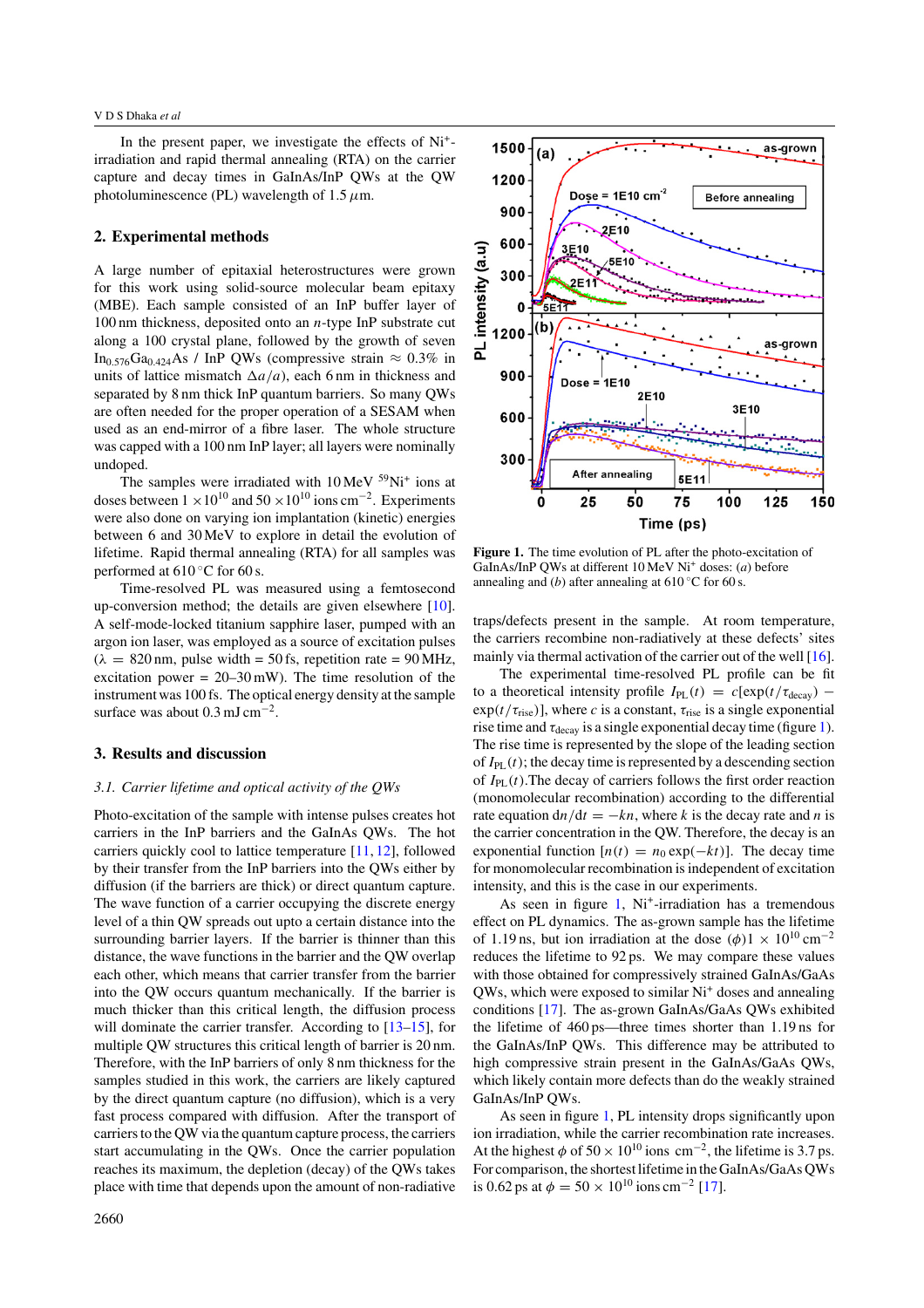

**Figure 2.** The decay times of irradiated and subsequently annealed GaInAs/InP QWs as a function of irradiation dose.

The decay time for the irradiated and post-irradiation annealed GaInAs/InP QWs is shown in figure 2. Annealing of an irradiated sample ( $\phi = 1 \times 10^{10}$  ions cm<sup>-2</sup>) recovers the lifetime from  $92$  to  $500 \text{ ps}$  (which is almost the same (one half) as the lifetime of the as-grown QW). Annealing of the QW irradiated at  $\phi = 50 \times 10^{10}$  ions cm<sup>-2</sup> lengthens the lifetime from 3.7 to 82 ps. For comparison, the carrier lifetime in the as-grown GaInAs/GaAs QWs and in the QWs with  $\phi = 50 \times 10^{10}$  ions cm<sup>-2</sup> increases upon annealing from 460 ps to 530 ps and from 0.62 ps to 109 ps, respectively.

# *3.2. Carrier capture time*

Figure 3 illustrates PL rise profiles created by photo-excitation and affected by irradiation/annealing. The exponential rise profiles with steep slopes characteristic of fast dynamics indicate that the carriers reach the QWs predominantly *via* quantum capture. Therefore, the quantum capture process dominates the filling of the QWs so that the carrier capture time and PL rise time become approximately the same (no diffusion, very short thermalization time). Figure 3 also reveals that  $\tau_{\text{rise}}$  drops steeply at small irradiation doses ( $0 < \phi < 5 \times$ 10<sup>10</sup> ions cm−2) and then it decreases slowly at higher doses. In fact, ion irradiation at  $\phi = 50 \times 10^{10}$  ions cm<sup>-2</sup> shortens the capture time from 8 ps (as-grown) to 2.4 ps (irradiated). This decrease in capture time with dose can be explained as follows. The as-grown sample contains only the native defects but as the dose is increased additional defects/vacancies are likely to be created at the QW interfaces. These defects act as trapping and recombination centres which accelerate the carrier trapping rate into the QWs. The annealed samples exhibit a similar trend, as  $\phi$  is varied. The capture times after RTA remain approximately the same as they were before annealing, between about 2 and 8 ps—no dramatic change at all. Since the RTA has substantial effects on the decay time (figure 2) of the irradiated samples but not on the capture time (figure 3), it suggests that different kinds of defects are responsible for the observed changes in capture and decay times. We have no clear explanation for this very weak dependence of the capture time on the RTA treatment. It looks to us that some defects are responsible for the change in the capture time of the carriers while the majority of defects play no significant role in the rate of filling the QWs.



**Figure 3.** The PL rise time ( $\approx$  carrier capture time) for irradiated and annealed samples as a function of irradiation dose. The inset highlights the experimental PL profiles for a few selected samples.

## *3.3. Dose dependence of carrier relaxation*

Next, we calculate the power dependence of the carrier relaxation (decay) rate on  $\phi$ . The QW decay rate (*k*) is the first order non-radiative recombination, which can be expressed by the Shockley–Read–Hall equation  $1/\tau_{\text{decay}}$  =  $k = v_{\text{th}} \sigma N_t$ . Here  $v_{\text{th}}$  is a thermal velocity, and  $\sigma$  and  $N_t$ are the capture cross-section and the density of non-radiative centres, respectively. At room temperature,  $v_{\text{th}}$  and  $\sigma$  may be assumed constant for the as-grown  $(\sigma_0)$  and irradiated samples  $(\sigma_d)$ . *N*<sub>t</sub> can be written as a sum of the native defect density  $N_0$  and the irradiation-induced defect density  $N_d$ . Then *k* can be given in terms of the relaxation rate constant  $k_0$  for the as-grown sample and the relaxation rate constant  $k_d$  for the irradiated samples, i.e.  $(k = k_0 + k_d)$ . If  $N_d$  varies with  $\phi$  as  $N_d = \gamma \phi^\alpha$ . then  $k/k_0$  can be written as a function of  $\phi$  [\[17\]](#page-4-0):

$$
\frac{k}{k_0} - 1 = \frac{v_{\text{th}} \sigma_{\text{d}} \gamma}{k_0} \phi^{\alpha} = C \phi^{\alpha}.
$$

When  $(k/k_0 - 1)$  is plotted against  $\phi$  (logarithmic scale), the slopes  $(\alpha)$  of the straight lines corresponding to the irradiated samples and irradiated-annealed samples establish the dependence of decay rate on  $\phi$ . As seen in figure [4,](#page-3-0) fairly straight lines are obtained for irradiated alone and irradiatedannealed samples in double logarithmic scale. Since  $k/k_0$ varies between 13 and 320, therefore  $(k/k_0 - 1) \cong k/k_0$ . According to figure [4,](#page-3-0)  $\alpha$  is 0.78 ± 0.06(or  $k = 1/\tau_{\text{decay}} \propto$  $\phi^{0}$ .8) for the irradiated samples and 0.57  $\pm$  0.04 (or *k* =  $1/\tau_{\text{decay}} \propto \phi^{0.8}$ ) for the annealed samples. The slope of 0.8  $(\approx 1)$  for the irradiated samples signifies that the lifetime is inversely proportional to *φ.* The GaInAs/GaAs QWs exhibit the corresponding values of 1.2 and 0.35 [\[17\]](#page-4-0). A lower value of *α* (0.8) for Ni+-irradiated GaInAs/InP samples signifies that the QWs are depleted rather slowly in these samples as compared with the compressively strained GaInAs/GaAs QWs  $(\alpha = 1.2)$ . On the other hand, compared with the value  $\alpha$  (0.35) for annealed GaInAs/GaAs samples, a higher value of *α* (0.6) for irradiated-annealed GaInAs/InP samples suggests a lower thermal stability of GaInAs/InP samples after the annealing. Thus, the comparison shows that ion irradiation and subsequent annealing modify the carrier lifetimes more drastically for the GaInAs/GaAs QWs than for the GaInAs/InP QWs.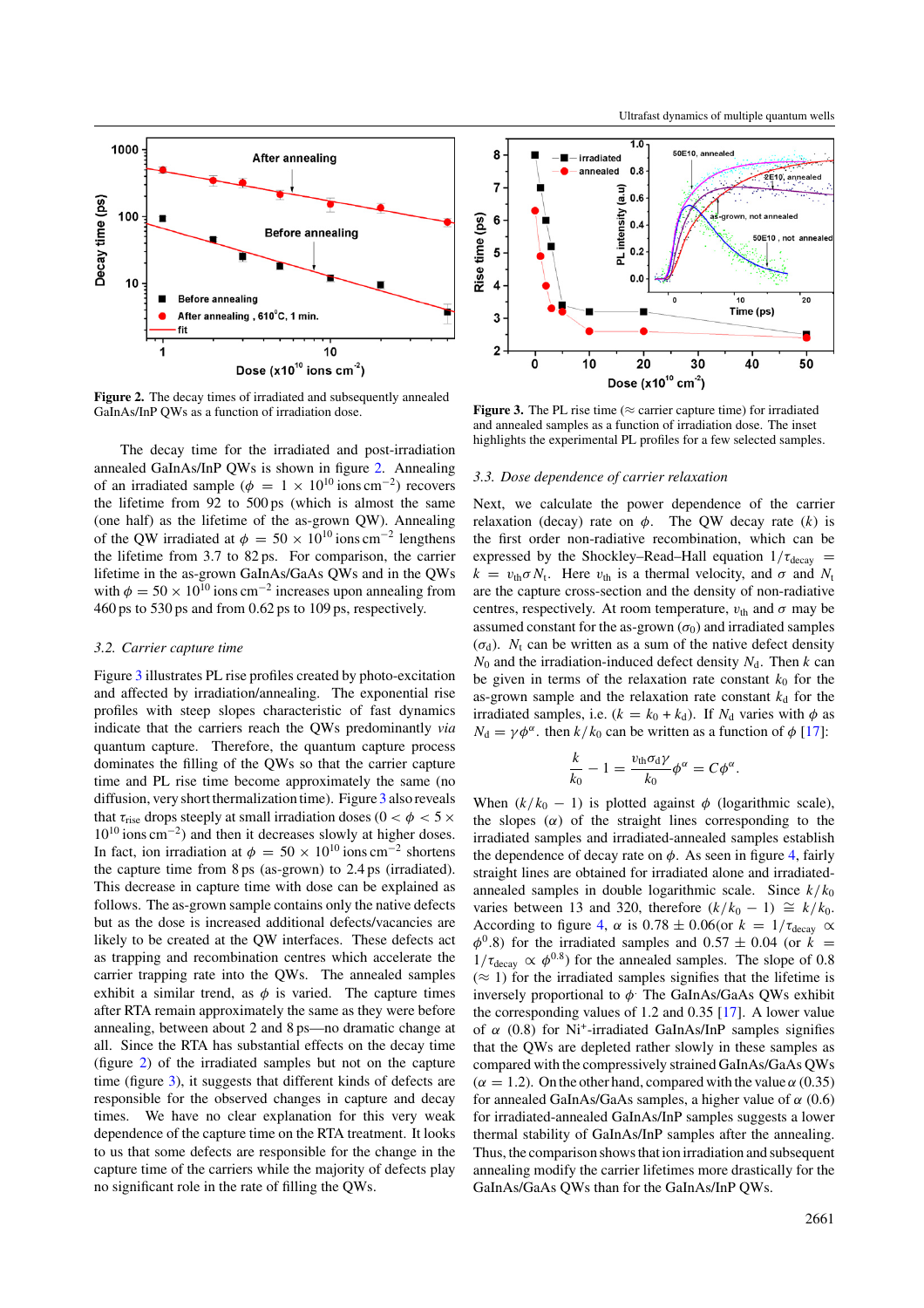<span id="page-3-0"></span>

**Figure 4.** The dependence of the relative relaxation rate  $(k/k_0 - 1)$ on the ion dose ( $\phi$ ). The solid lines are linear fit. The slope ( $\alpha$ ) for irradiated samples is 0*.*78 ± 0*.*06 and for the irradiated-annealed sample is  $0.57 \pm 0.04$ . Since  $k/k_0 \gg 1$  in the entire dose regime, therefore  $k = 1/\tau_{\text{decay}} \propto \phi^{\alpha}$ .

## *3.4. Implantation energy and nuclear deposited energy*

The decay time also depends on ion implantation energy. Figure 5 illustrates the decay times for the QWs irradiated at  $\phi$  = 5 × 10<sup>10</sup> ions cm<sup>-2</sup> for the implantation energies between 6 and 30 MeV. There is a systematic increase in *τ*decay from 15 to 37 ps in the energy range from 6 to 25 MeV. This behaviour can be understood in terms of the nuclear deposited energy (in units of  $eV/ion/\text{\AA}$ ) in the OW region, since the damage produced in InP and GaAs is dominated by nuclear collision processes for ions in this range [\[18\]](#page-4-0) (track formation becomes significant only at higher electronic deposition [\[19\]](#page-4-0)). The nuclear deposited energy in the QW region was calculated using the SRIM2003 computer code [\[20\]](#page-4-0) by calculating the energy transferred to recoil by the incoming ion in the active region in the depth range 100 to 200 nm. The result was averaged over the InP and InGaAs multiplayer parts (below the top 100 nm InP layer) and is given in figure 5 (right-hand Y-axis). The results show that the nuclear deposited energy in the QW region decreases with increasing implantation energy, and this trend is almost exactly opposite to the change in lifetime. Less damage is correlated with longer lifetimes. Accordingly, in order to effectively produce defects, low implantation energies (less than 10 MeV for Ni<sup>+</sup>) are preferred.

#### **4. Conclusion**

Using the time-resolved up-conversion method, the dynamical and optical properties of Ni<sup>+</sup>-irradiated and rapid-thermalannealed samples consisting of multiple GaInAs/InP QWs were investigated. The carrier lifetime was shown to decrease rapidly with an increase in irradiation dose. The longest lifetime of 1.19 ns was for an as-grown sample, while the shortest lifetime was 3.7 ps for a sample irradiated at a  $50 \times 10^{10}$  ions cm<sup>-2</sup> dose. The carrier capture process was interpreted primarily as due to carrier quantum capture, and it was dependent on the implantation dose but relatively little affected by annealing. The capture time was always between 2 and 8 ps. The nuclear deposited energy in



**Figure 5.** The decay time  $(\bullet)$  and deposited energy  $(\bullet)$  in the active region of GaInAs/InP QWs structure irradiated at  $5 \times 10^{10}$  ions cm<sup>-2</sup> Ni<sup>+</sup> dose, as a function of implantation energy.

the QW region had a maximum value at the smallest implantation energy, suggesting that low  $Ni<sup>+</sup>$  implantation energies, less than 10 MeV, are preferred for efficient defect production.

# **Acknowledgment**

This work was carried out within the framework of the *TULE/QUEST* Project, supported by the Academy of Finland.

## **References**

- [1] Gopinath J T, Thoen E R, Koontz E M, Grein M E, Kolodziejski L A, Ippen E P and Donnelly J P 2001 *Appl. Phys. Lett.* **78** 3409
- [2] Joschko M, Langlois P, Thoen E R, Koontz E M, Ippen E P and Kolodziejski L A 2000 *Appl. Phys. Lett.* **76** 1383
- [3] Langlois P, Joschko M, Thoen E R, Koontz E M, Kärtner F X, Ippen E P and Kolodziejski L A 1999 *Appl. Phys. Lett.* **75** 3841
- [4] Okhotnikov O and Pessa M 2004 *J. Phys.: Condens. Matter* **16** S3107
- [5] Mangeney J, Stelmakh N, Aniel F, Boucaud P and Lourtioz J-M 2002 *Appl. Phys. Lett.* **80** 4711
- [6] Mangeney J, Lopez J, Stelmakh N, Lourtioz J-M, Oudar J-L and Bernas H 2000 *Appl. Phys. Lett.* **76** 40
- [7] Nordlund K, Peltola J, Nord J, Keinonen J and Averback R S 2001 *J. Appl. Phys.* **90** 1710
- [8] Tomm J W, Strelchuk V, Gerhardt A, Zeimer U, Zorn M, Kissel H, Weyers M and Jimenez J 2004 *J. Appl. Phys.* **95** 1122
- [9] Stelmakh N, Mangeney J, Alexandrou A and Portnoi E L 1998 *Appl. Phys. Lett.* **73** 3715
- [10] Tkachenko N V, Rantala L, Tauber A Y, Helaja J, Hynninen P H and Lemmetyinen H 1999 *J. Am. Chem. Soc.* **121** 9378
- [11] Kalna K and Mosko M 1996 *Phys. Rev.* B **54** 17730
- [12] Kersting R, Schwedler R, Wolter K, Leo K and Kurtz H 1992 *Phys. Rev.* B **46** 1639
- [13] Deveaud B, Damen T C, Shah J and Tsang W T 1988 *Appl. Phys. Lett.* **52** 1886
- [14] Oberli D, Shah J, Lewell J L, Damen T C and Chand N 1989 *Appl. Phys. Lett.* **54** 1028
- [15] Deveaud B, Morris D, Barros A R X, Becker P and Gerard J M 1994 *Opt. Quantum Electron.* **26** S679 and references therein